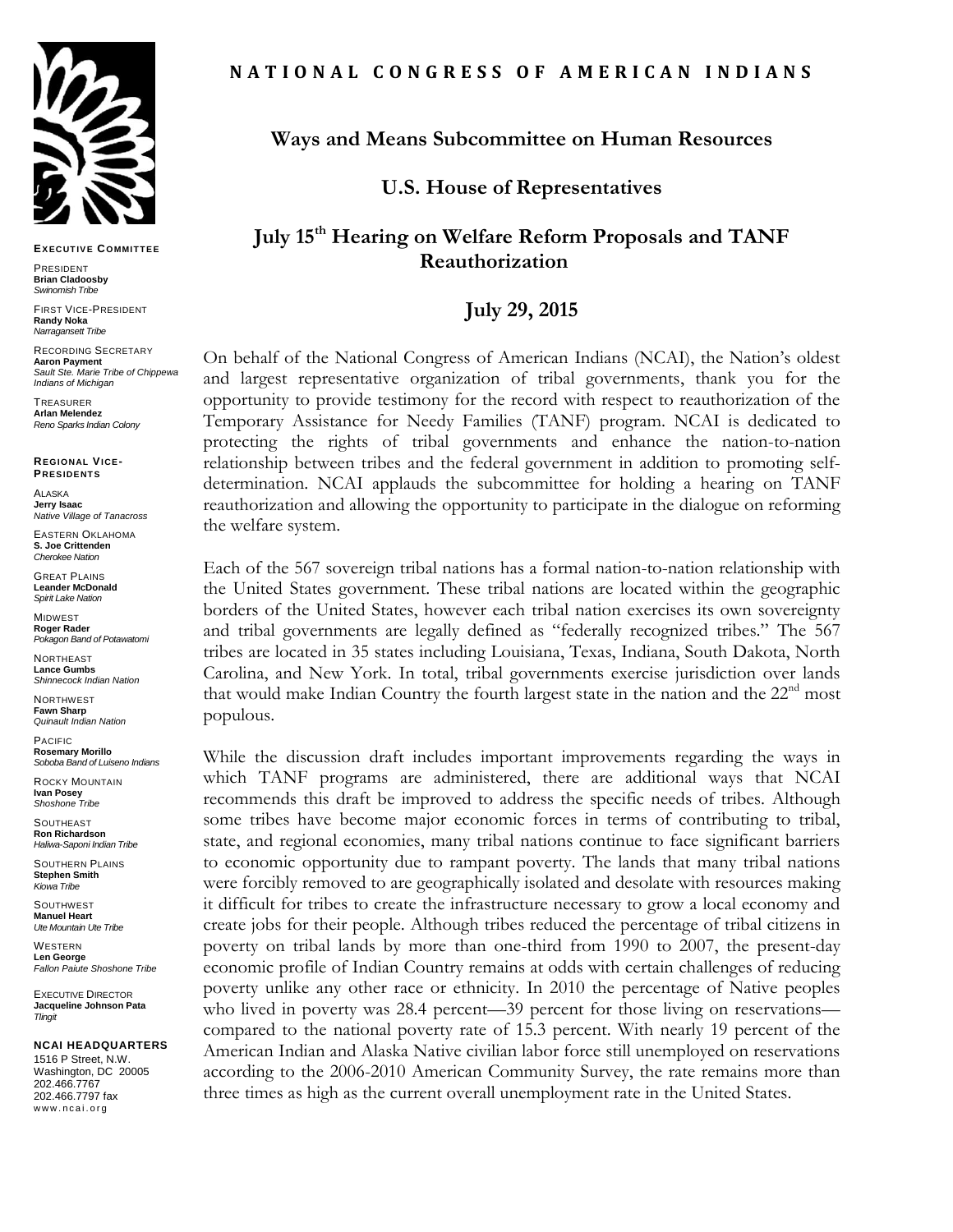In order to combat these high rates of unemployment and poverty in communities with significant American Indian and Alaska Native populations, some tribes and intertribal consortia use federal funds to administer tribal TANF programs. Since fiscal year 1997, 70 tribal TANF grants have been awarded to assist a total of 284 tribes and Alaska Native Villages. Tribal TANF programs allow tribes the flexibility to train and develop a workforce specific to their needs, build capacity of tribal members, bring jobs to the community, and enable tribes to become strong local economic contributors to their communities.

The following recommendations are provided with the support of NCAI's Tribal TANF Task Force. The NCAI Tribal TANF Task Force, established in 2012 with approval of NCAI membership, is comprised of tribal leaders and program managers from across Indian Country who are dedicated to developing and moving forward legislative and administrative priorities based on consensus for the improvement of tribal TANF programs. Although the NCAI Tribal TANF Task Force has developed a comprehensive list of priorities over the years, the following are the most pertinent related to the current reauthorization.

#### **Reauthorize Tribally Administered TANF Grant Funds**

The reauthorization of the tribal TANF program will ensure that tribes are able to continue to develop a workforce in order to reduce poverty, create jobs, and reduce dependence on federal programming in their communities. Tribes have demonstrated their ability to successfully design and administer TANF by meeting the required work participation rates and objectives as identified in each Tribal Family Assistance Grant. NCAI's membership has passed multiple resolutions in support of TANF reauthorization in the past decade and hereby urges the committee to reauthorize TANF including all provisions authorizing tribes to administer TANF.

The discussion draft provides for an increase of \$25 million in state Family Assistance Grants for each of fiscal years 2016 through 2020. While NCAI supports this increase, there is no increase in funding for Tribal Family Assistance Grants. The funding levels for TANF block grants for states and tribes have not been increased from the original 1994 levels causing increased strain on state and tribal offices to meet the demand of a higher case load than initially anticipated. Increased costs due to inflation paired with the need to recover from hardships such as stagnant progress in lowering the gap between reservation and the total rate of poverty among American Indians and Alaska Natives during the recent recession demonstrates a need for increased funding to the tribal TANF block grant program. While the increase in funding available to states does not account for inflation, given the disproportionate unemployment and poverty rates throughout Indian Country and the federal trust responsibility, funding levels for tribal TANF programs should be increased at a level comparable to that of federal funds as combined with federally required State Maintenance of Efforts Funds (MOE).

### **Maintain Tribal Flexibility in Program Design and Evaluation**

In reauthorizing tribal TANF, it is imperative that the currently authorized ability for tribal TANF programs to structure their TANF plans according to the specific needs of their tribe and members, taking into account cultural traditions and values be protected and maintained—including flexibility in determining acceptable work activities to allow cultural participation, substance abuse and mental health counseling, life skills courses, and post-secondary education to count towards work credit. Under current law, Alaska Native Villages are not allowed the same flexibilities as other tribes to administer their own programs so it is recommended that the discussion draft and any potential bill reauthorizing TANF ensures that the same flexibilities exist for American Indian and Alaska Native tribes.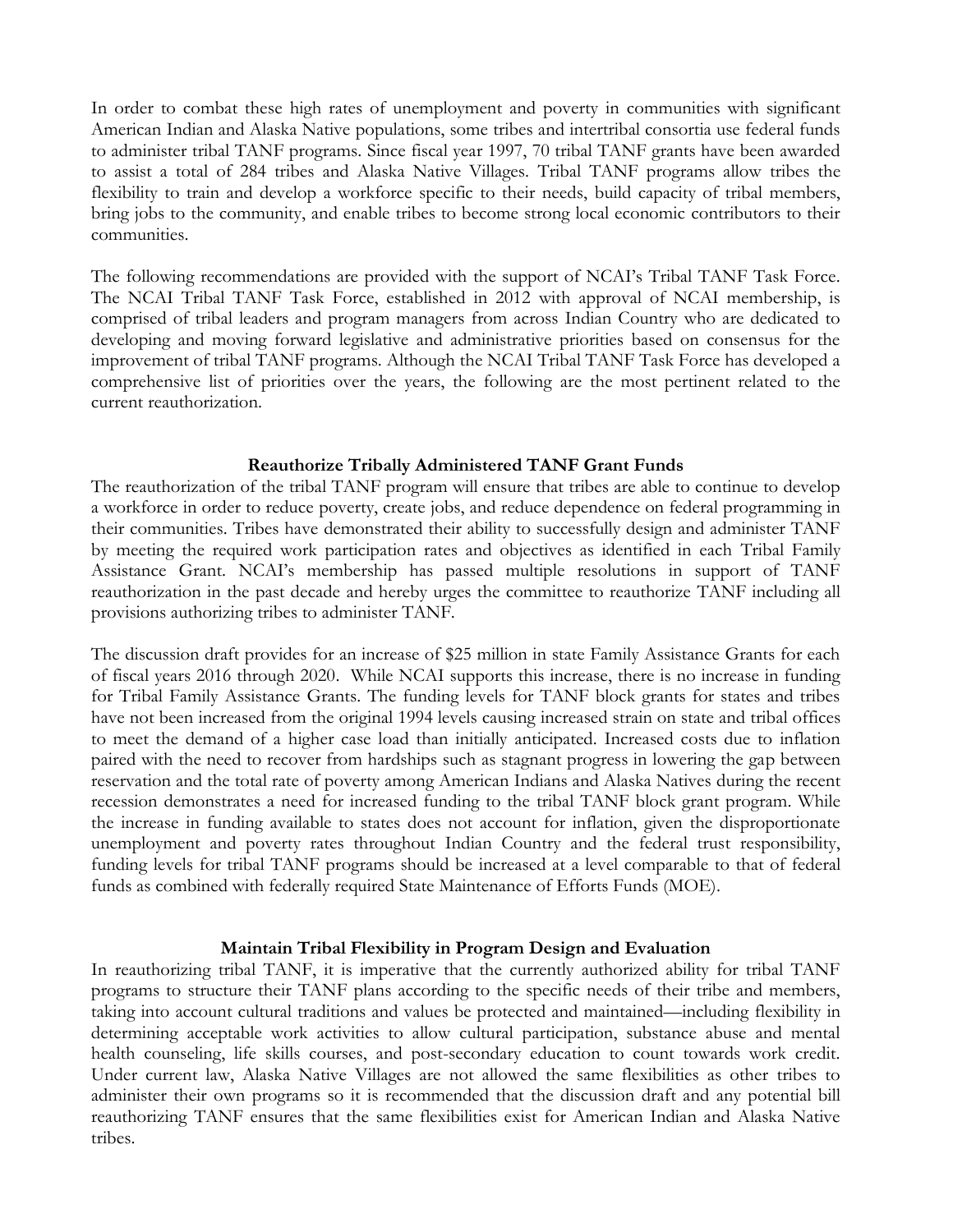In addition to flexibility of acceptable work activities, an evaluation process that is reflective of the needs of tribal governments and their unique geographic and economic circumstances should be considered. Just as states are able to determine the best processes of evaluation, tribes seek that same parity and treatment as governments. Performance measurements in the discussion draft closely align with those in the Workforce Innovation and Opportunity Act which is problematic for many tribes and has cultivated criticism from tribal entities because these data elements (e.g. median income, retention rate, etc.) do not effectively illustrate the performance of tribal TANF programs or account for the special challenges and circumstances which exist in Indian Country. Tribes agree that measures and a diligent evaluation process is a necessary part of the program to demonstrate improvements in how the program is working, however, some of the measures used for states may not be applicable to tribes. Tribes need flexibility in determining how measures are applied—these need not be lesser standards but rather different than those of states based on unique geographic and workforce needs of tribes.

Similarly, the discussion draft's addition of poverty reduction as a purpose of TANF presents a concern for tribes because while tribes in isolated regions experience unique challenges related to few employment opportunities they are still held to the same expectations as states to meet the same outcome measurements of employment. Without a safety net, this poses an uphill battle for tribes because now not only are they being evaluated by number of employment placements they must also demonstrate a level of poverty reduction that is feasible for states but not for tribes given the economic disparities. We ask that the committee consider the importance of affording tribes flexibility at a level to that of states in order to maintain tribally designed and tribally administered TANF programming to meet the unique needs of America's first peoples and tackle issues related to poverty. To reiterate, we are not asking for lesser standards but rather different standards than states which are more appropriate for and considerate of our unique needs.

### **Tribal Leasing Rights to TANF Program Buildings**

Under TANF, tribes were granted the right to administer their own tribal TANF programs on their reservations to serve tribal members who would otherwise be served by the state in which they live. However, the law's implementing regulations, imposed by the Office of Management and Budget's Circular A-87 greatly limits expenses allowable under federal grants such as TANF. Section 37 of the OMB Circular is particularly troubling because it prohibits tribal TANF programs from paying fair market rental value for office space on tribal lands to administer the program when the office is owned by the tribe –effectively violating the authority given to tribes pursuant to the Indian Self Determination and Education Assistance Act of 1975 (ISDEAA). The regulations regarding fair market rental rates for the administration of tribal TANF on tribal lands are inconsistent with the regulations that govern other Department of Health and Human Services programs, namely the Indian Health Service (IHS). Other HHS programs operate under provisions in ISDEAA and its subsequent amendments which affirm the right of tribal governments to lease facilities on the reservation that are used for the administration of ISDEAA federal programs at fair market rate. The less-than-arm'slength provision that was passed in the Personal Responsibility Work Opportunity Reconciliation Act (PRWORA) is inconsistent with the intent of ISDEAA and as a result tribes are left with a choice to either charge little to nothing for the utilization of the office space or to use funds to lease office space off the reservation in commercial locations far removed from the target reservation population. While some tribes have chosen to provide a facility space rent-free, not all tribes have the financial resources to make such arrangements.

A simple solution would be to include language in the TANF reauthorization bill consistent with ISDEAA addressing the less-than-arm's-length issue for tribes and allowing tribes to lease land or facilities at fair market rate. Suggested language is included in H.R. 3026, The Tribal TANF Fairness